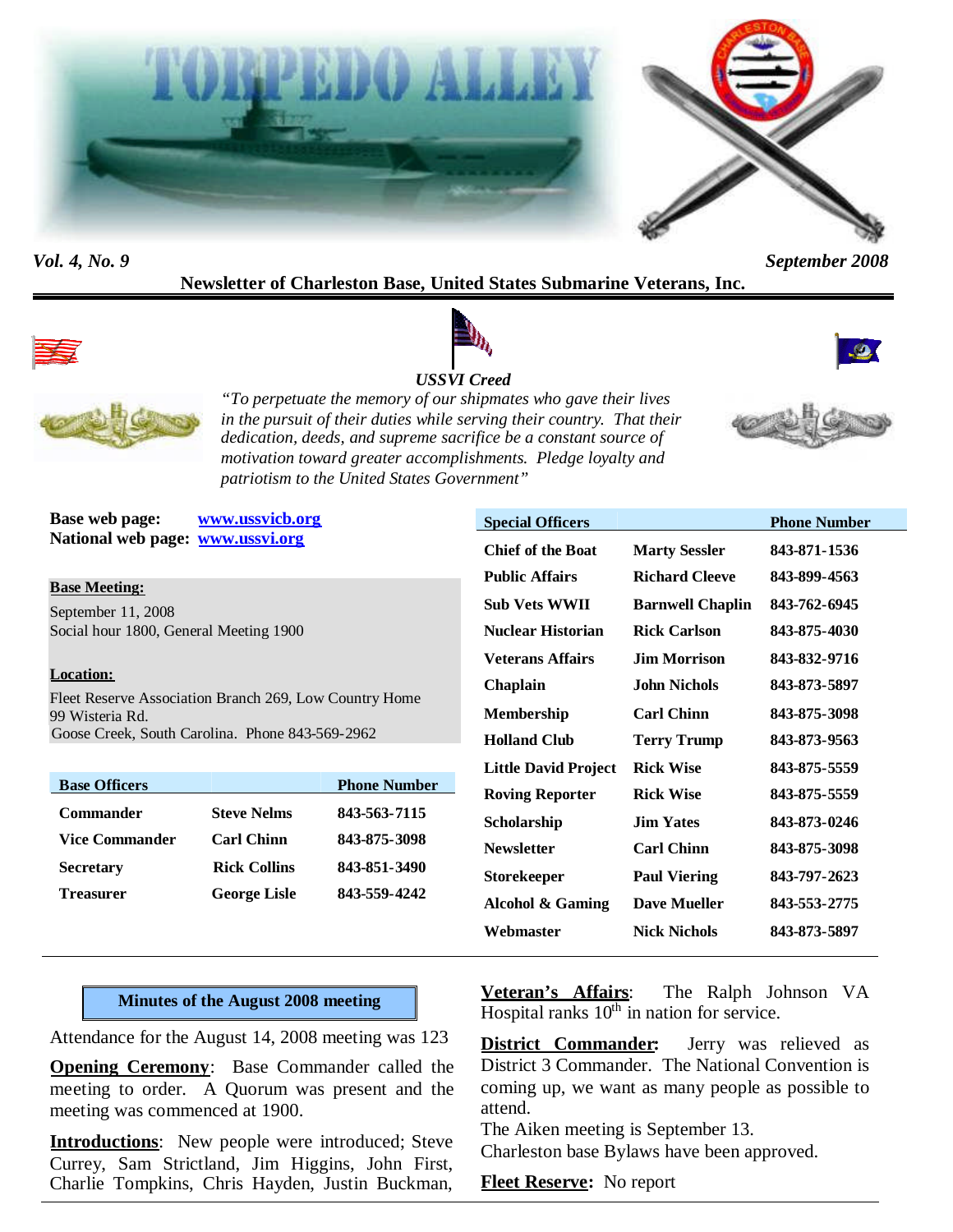and Bob Powell. Welcome aboard.

**Secretary:** Secretary Rick Collins asked for a motion to approve the meeting minutes from last month. A motion was made and seconded. Minutes approved.

**Treasurer:** George Lisle gave the treasurer's report.

**Storekeeper**: New patches, Ken Sewell's books. Pick up your orders.

**Chaplain**: June Report: Cards were sent as follows to:

Chris Erickson and family on the July  $3<sup>rd</sup>$  death of Jerry Erickson in Oregon. Jerry rode the WOODROW WILSON for 9 years. He was not a member of Charleston Base.

Jane Black and family on the July  $8<sup>th</sup>$  death of Capt. Robert Black Sr. Captain Black served in the Navy for 32 years in submarines and submarine related commands. He was not a member of Charleston Base.

Signed the online guest book for the family of Captain Harry Caldwell. Captain Caldwell died on July 8<sup>th</sup>. He was the son of the first Commanding Officer of USS

HOLLAND (SS-1) and a WWII Subvet.

Sue Willis and family on the July  $13<sup>th</sup>$  death of Ron Willis. Ron was a member of the Charleston Base.

Sylvia Wade and family on the July  $14<sup>th</sup>$  death of Wade Tomberlin, MMCS(SS) Retired. Wade was not a member of Charleston Base.

Dave Rein and family on the July  $22<sup>nd</sup>$  death of Dave's sister, Betty June Swanger.

Clyde Peters when he was hospitalized on July  $24<sup>th</sup>$ . Clyde is now home recovering.

It has come to my attention that some people are not reporting their needs and concerns to me because, for privacy reasons, they don't want them mentioned at the meetings. Please be assured that if you contact me with a need or pray request and you tell me that it's private, it will remain that way.

On Saturday, July  $19<sup>th</sup>$ , a Memorial Service with Flag Folding was conducted at the Overton Fire House in remembrance of Ronald Willis and for the comfort of Sue and the family.

Concerns told at the meeting:

Barney Chaplin is out of the hospital. He has a malignant tumor between the rib cage and spinal cord. The good news is that it can be treated.

Curly Houck has terminal liver cancer and only has 4-6 months to live.

Ben Heber has cancer and will begin chemo and radiation treatments beginning Monday, August 18<sup>th</sup>.

Several follow-ups were made on those who've had surgery or illnesses in the last couple of months along with the base sending additional cards.

If you know of shipmates or spouses from other bases who are having a difficult time, had surgery, etc. and would like for USSVI Charleston Base to send them a card please send their name and address to the Chaplain via email or phone call.

**Holland Club**: The Holland Club inducted two people in a ceremony. They were Sam Strickland and Abel Jenkins. Congratulations to them!

**Membership**: Carl Chinn reports 317 members, 3<sup>rd</sup> largest base in nation. San Diego has 328. 2009 dues are due 1 October. Last year we lost 23 members for non-payment. One question, does anyone know Mark Novak?

**Little David:** Rick Wise, aka "Tunnel Rat". gave a presentation about what the Little David is and what we do for it. On September  $13<sup>th</sup>$  there will be a tractor pull at the Berkley County museum. Volunteers are requested to talk about the Little David at the event. Rick asked for 8 volunteers so no one would be there all day. Call Rick or the COB.

# **Newsletter:** No report

**Alcohol & Gaming**: This is our 4th year anniversary of the After Battery. Prices have remained the same, but now we have to raise the donation for certain items from \$1 to \$1.50. Most item and donations remain the same. Steve Nelms has a new clean vest and ball cap. The After Battery donated \$50 to scholarship fund.

**Chief of the Boat:** The COB has a ball cap and Holland club patch for the person that lost them, lost at Weapons station.

Thank you for all the attended the Ron Willis memorial, it went very well.

Jim Yates makes memorial shadow boxes for us free of charge, he only ask that you donate to the Scholarship fund.

18 October, hog roast @1300 cost \$5.bring a side dish or dessert.

Sept 6 See Saw Days parade in Harleyville.

Nov 9 A Taste of Summerville, all invited and wear your vest. There will be a boat tolling ceremony.

**Base Commander:** Discussed the on-line poll at national website about women associate members. Vote for what you think before national does something you disagree with, again!

It is your right to correspond with your national leadership.

**Nuclear Historian**: He gave a lovely and touching story about two TM's (Neck and Buddha) seeking a quality education.

# **Old Business**: None

**New Business**: December 6 is Christmas party, tickets next meeting. More information to follow.

**Good Of The Order**: USS Triton reunion Sept, 3- 7.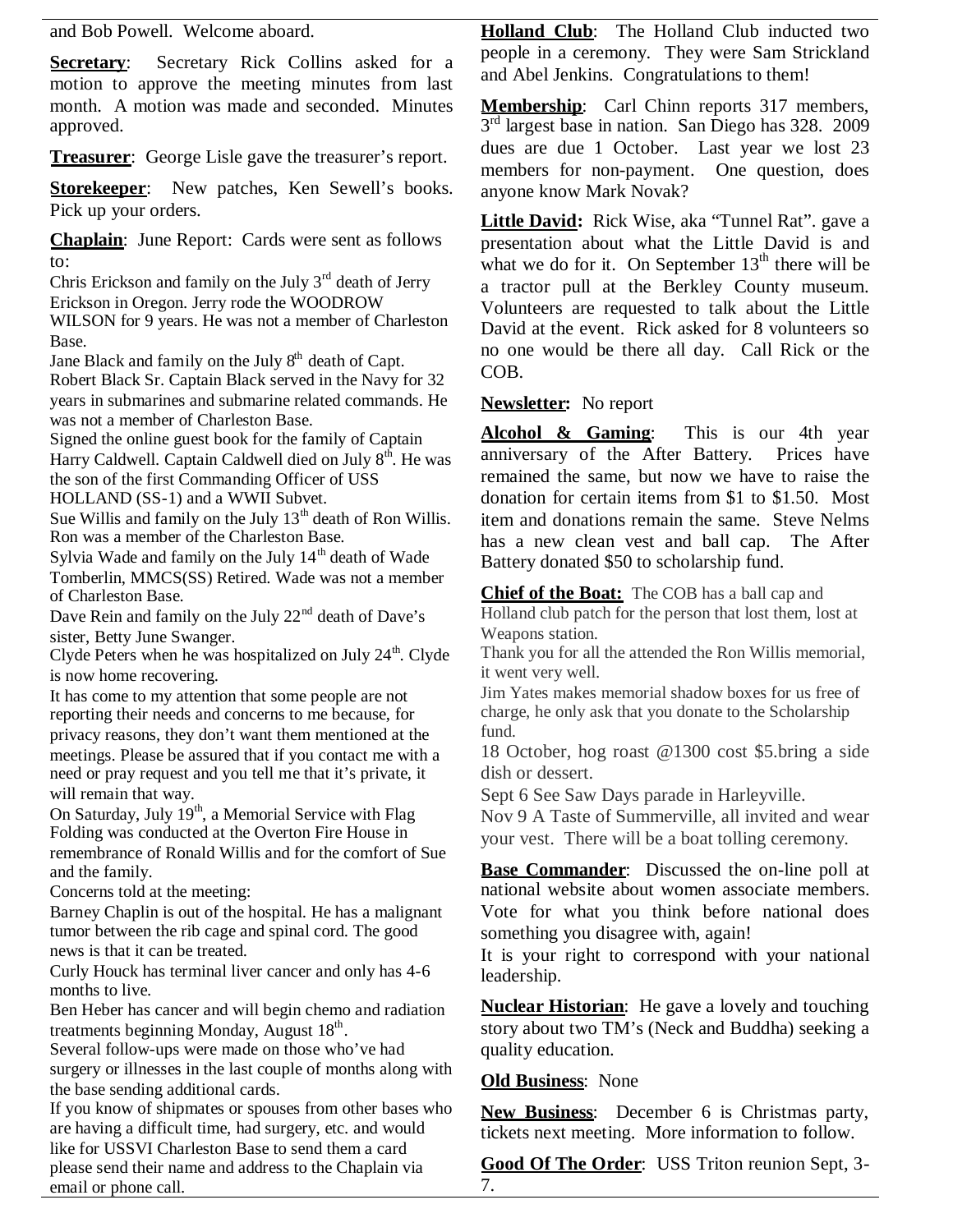**Scholarship**: Buy coins. September 18-21 is the Henry Clay reunion, we will be doing the bell tolling ceremony on September 20 at 1100. They want us to do the entire ceremony for them and the organizer will donate \$300 to the scholarship fund. The price Patriots Point was charging just for chairs. We could use some help and representation. Time 1100. Please see Carl.

**Public Affairs**: Anything newsworthy get to Richard Cleeve. He will try to get our news in the local papers and get our name out there.

**Sub Vets WWII**: The last WW11 2009 calendar is now on sale for \$7. The August meeting we will be electing officers.

**Vice Commander Report**: No report

| September Birthdays! |               |          |           |  |
|----------------------|---------------|----------|-----------|--|
| <b>Binkley</b>       | <b>Bowles</b> | Carswell | Chaplin   |  |
| Gravley              | Hartley       | Hunter   | Hutchison |  |
| Ingebretson          | Katen         | Knutson  | Lanier    |  |
| McRae                | Moody         | Neufeld  | Peterson  |  |
| Rice                 | Sims          | Stump    | Sumner    |  |
| Villegas             | Votta         | Wardean  | Wilson, L |  |
| Wilson, W            | Wood, A       |          |           |  |

- September 6 See Saw Days parade, Harleyville, line-up at 0930, starts 1100
- September 11 Monthly meeting
- September 13 District 2 Social Conference, Aiken, starts at 1300
- September 20 Memorial Service with Tolling of the Boats, 1100, Cold War Memorial, Mt. Pleasant. All hands welcome!

# **From the Storekeeper**

Please pick up the items that were ordered. The following have items to pick up: Heber, Cline, Miller, Hendrix, Kirk, Morris, and Camp. Books by Ken Sewell are available: "Red Star Rogue", \$15.00 hardbound and \$5.00 paperback "All Hands Down", \$20.00

Depth Charge drawing \$357 to winner who donated \$100 back to scholarship fund. The winner also says thanks to all his "shipmates" who dutifully informed his wife that he won \$1000.00.

The Base Commander adjourned meeting at 2015.

#### **\*\* End of the minutes for August 2008 \*\***



*"Don't tell mom I'm a submariner, she thinks I play piano in a whorehouse."*

#### **September Submarines Lost:**

| USS              | SS 209 | September 9, 1943 |
|------------------|--------|-------------------|
| <b>USS</b> Cisco | SS 290 | September 28,     |
| USS $S-5$        | SS 110 | September 1, 1920 |
| USS $S-51$       | SS 162 | September 25,     |

#### Lost Harbor

*There is a port of no return, where ships May ride at anchor for a little space And then, some starless night, the cable slips, Leaving an eddy at the mooring place . . . Gulls, veer no longer. Sailor, rest your oar. No tangled wreckage will be washed ashore.*

#### **Membership Dues**

2009 membership dues are payable on 1 October 2008. You can pay anytime. Let's make this easy and everyone pay on time or early! If you're not sure what you owe, contact Carl Chinn at carlc@sc.rr.com or 875-3098. There will be a list at the meetings starting in July.

# **From the PAO**

Photo album is up to date. I will take more pictures at the September meeting. I have 170 member pictures out of a possible 300+, let's try and get to 75% this year. Meeting times & place have been corrected in the local newspapers.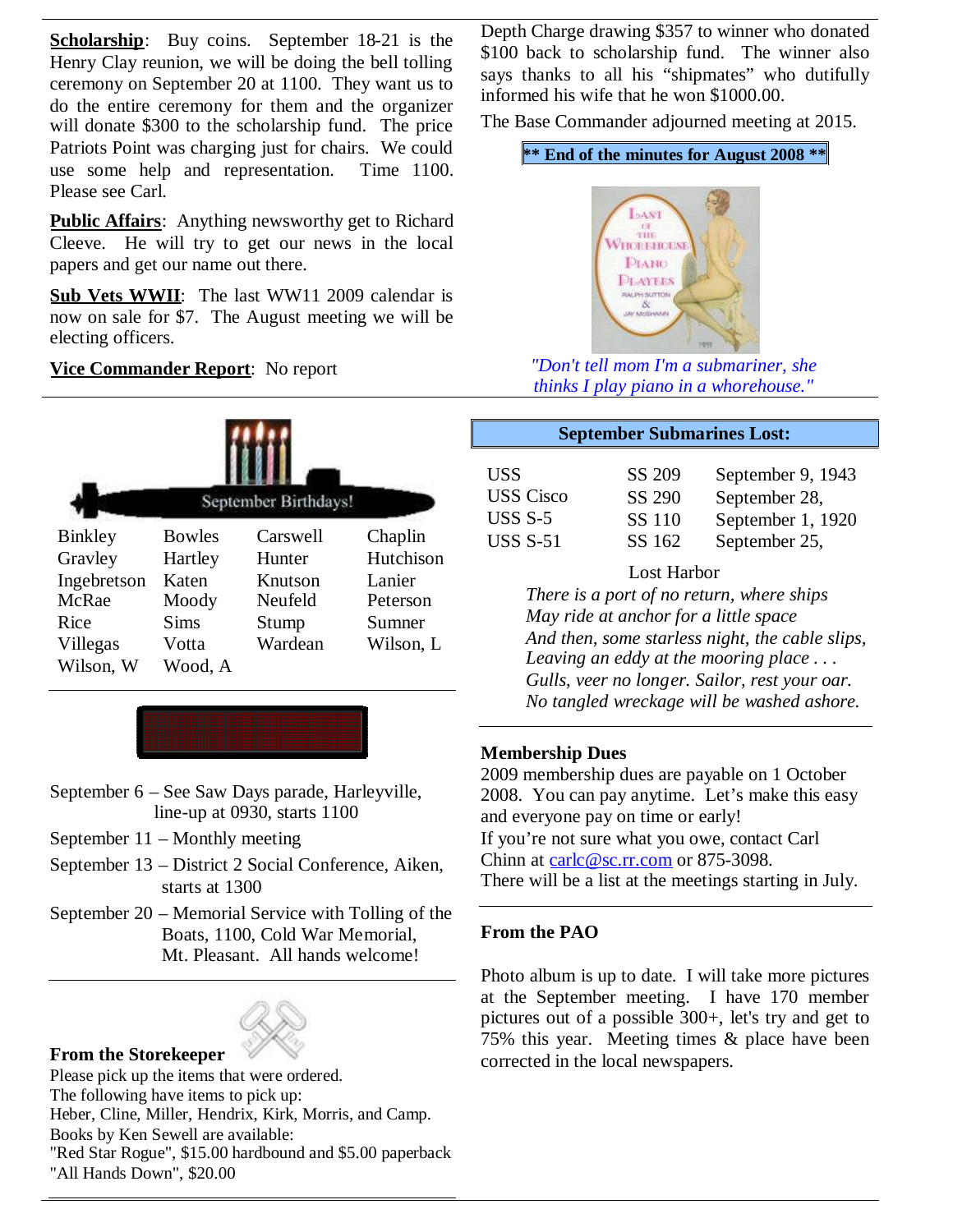## **Annual Christmas Party**

# **Iran To Add New Submarine To Fleet**

Iran's Naval Submarine fleet will be equipped with a new domestically manufactured submarine, the senior Iranian navy commander says.

Rear Admiral Habibollah Sayyari said Wednesday that Iranian technicians have used indigenous technology to build the new submarine. He did not specify the class of the new submarine.

Iran's Navy currently operates Ghadir and Nahang (meaning whale in Persian) submarines.

According to Rear Adm. Sayyari, the Ghadir submarine is equipped with the latest military and technological equipments.

The Nahang submarine, Iran's second homemade submarine, is reportedly one of the country's largest defense projects.

The announcement of a new addition to the Iranian naval fleet comes amid reports suggesting that an armada of US and European naval vessels had been stationed in the Persian Gulf in an unprecedented build-up.

Rear Adm. Sayyari warned last week that Iran's naval forces are fully monitoring recent movements in the Persian Gulf, warning that Iran is prepared to defend its sea littoral integrity 'with all its might'.

The recent introduction of House Resolution 362 which 'demands' that the US president make strenuous efforts to prohibit "the export to Iran of all refined petroleum products" as well as "imposing stringent inspection requirements on all persons, vehicles, ships, planes, trains, and cargo entering or departing Iran" has fueled the speculation that Washington is considering a naval blockade of Iran over its nuclear program.

Supported by the American Israel Public Affairs Committee (AIPAC), the Resolution is considered by its critics as a means of provoking war with Iran.

The US and Israel have long threatened to launch military strikes on nuclear facilities in Iran should the country continue uranium enrichment.

Despite the UN nuclear watchdog's confirmation that Iran enriches uranium to 3 percent, a rate consistent with the construction of a nuclear power plant, the two staunch allies accuse Iran, a signatory to the nuclear Non-Proliferation Treaty (NPT), of pursuing nuclear weaponry.

Iran maintains that diplomacy is the only acceptable means for clarifying the civilian nature of its nuclear program. Tehran, however, has warned that if the country comes under attack, it would not hesitate in taking necessary measures to protect its sovereigntyincluding the closure of the strategic oil passage, the Strait of Hormuz.

The strategically vital strait, between Iran and Oman,



The Charleston Base Christmas Party will be on 6 December 2008. It will be held at the same location as the past 2 years; *Gatherings* in beautiful downtown Dorchester, SC.



Same rules as always… you must have a ticket to attend and THERE WILL BE NO TICKET SALES AT THE DOOR!

Cocktails at 1700, Dinner at 1830

Dress is not prescribed, come comfortable, as you desire. Coat and tie, slacks and shirt, etc. Tickets will be available at the September meeting. Last day to buy tickets is 13 November meeting. Buy early! Ticket price will be announced at the September meeting. Hopefully the same or close to last year's \$15 per person.



# **Clarification Needed**

At the August meeting I put out that we are conducting the Memorial Service for the Henry Clay reunion and that the reunion committee was donating \$300 to our scholarship fund. I was in error and need to get the correct information out. The \$300 donation is coming personally from Howard Anderson (one of our members). "Andy" is on the reunion committee. Thank you Andy and sorry about the misinformation! Carl Chinn.

# **BZ!**

Our Base Secretary, Rick Collins, was the lucky winner of the depth charge drawing at the August meeting. Before he left he graciously donated \$100 of his winnings to our scholarship fund. Bravo Zulu to Rick!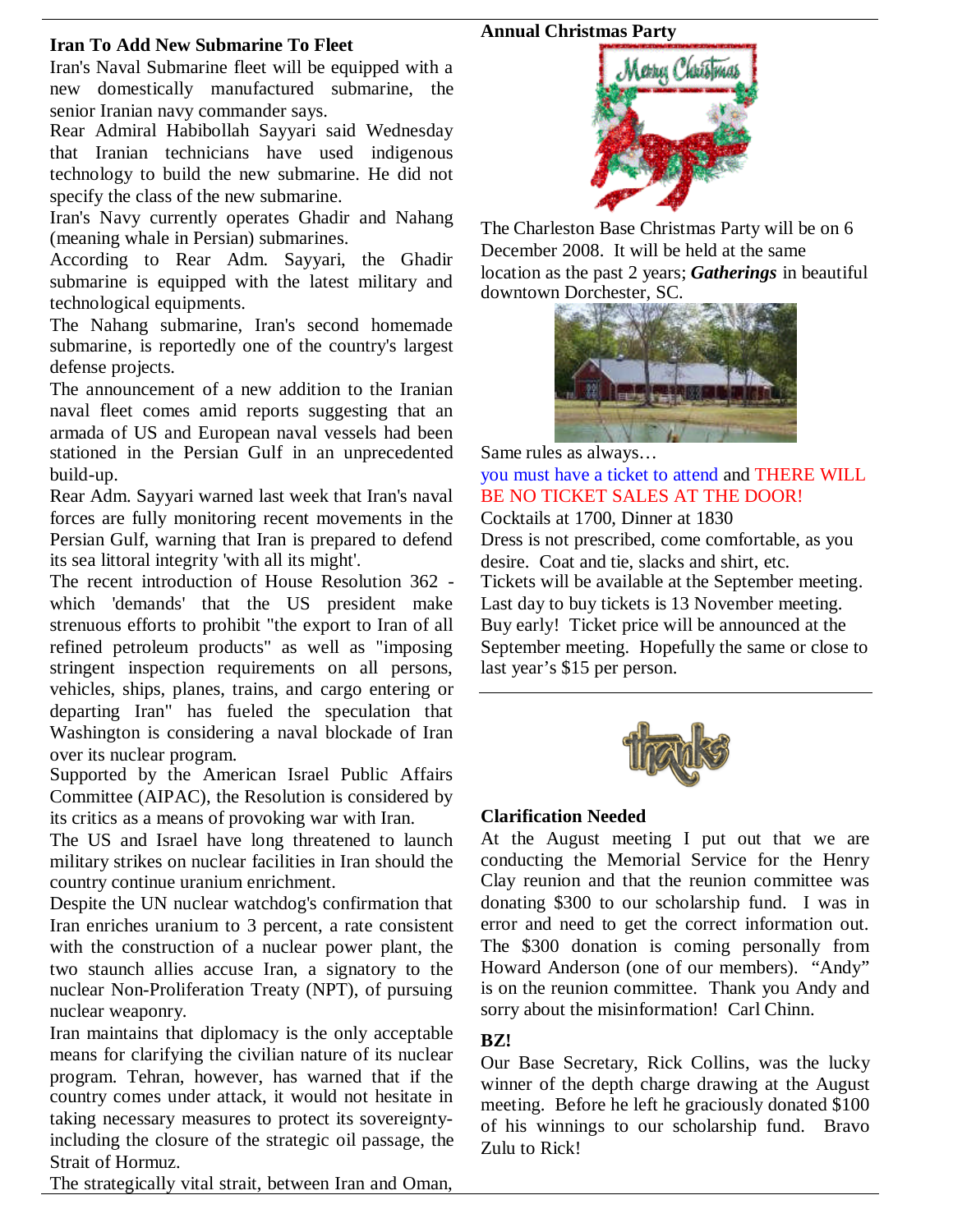is an essential conduit for energy supplies and connects the oil-rich region to free sea. As much as 40 percent of the world's sea-transited crude oil passes through the waterway.

In preparation for any possible act of aggression against the country, Iran is equipping its navy with high-tech weapons system, capable of targeting any vessel within a range of 300 km (185 miles) from its shores.

# **Prostate Problems Update 05**

This year, according to the American Cancer Society, an estimated 186,000 men in the U.S. will be diagnosed with prostate cancer, and about 28,000 will die from the disease. According to phase-I clinical results published in the Journal of Clinical Oncology on 22 JUL, a new drug, abiraterone, dramatically shrunk the size of tumors and offered lasting benefits for prostate patients, compared with existing treatments. Researchers found that this experimental drug showed significant benefits for men who had exhausted all other treatments. Though it is in early development, many cancer doctors are optimistic about abiraterone. Cougar Biotechnology Inc., who sponsored the trial, says the drug could be approved for sale in the U.S. as early as 2011, if all goes well. Initial findings suggest more patients with advanced prostate cancer respond to abiraterone than other drugs in development. There is also evidence the tumors shrink more on this drug and that benefits last longer, in some cases, a year and a half. Prostate cancers are fueled by testosterone. This drug lowers the levels of testosterone below what can be achieved with other drugs. The next step is a much larger, international clinical trial, which is currently enrolling patients. The goal is to determine whether the many benefits of this drug translate into prolonged survival for patients, the way it has for current trial users.

# **Tricare User Fee Update 27**

For the third consecutive year, the Pentagon's budget request for fiscal 2009 calls for big hikes in enrollment fees, deductibles and pharmacy co-pays in its Tricare health insurance program. It's not hard to see why. Military health care costs have ballooned from \$19 billion in 2001 to \$43 billion this year, almost 10% of the entire defense budget. At this rate, health care will hit \$65 billion by 2015. Clearly, something must be done. But so far, the Pentagon and Congress have been talking past each other. Defense officials say they need fee hikes to raise revenue and to discourage people who have other health care options from using Tricare in the first place. "Health



## **Triton 1000 Personal Submarine**

U.S. Submarines has developed a 2-person model submarine called the Triton 1000. The small submersible is lightweight and engineered specifically for deployment from medium-to-large yachts. With an overall height of 1.8 meters and an overall length of only 3.0 meters the Triton fits on many mid-level boat decks and at 3.3 tons it can be launched using existing equipment from most yachts.

Besides the option to transfer it on a yacht, the Triton 1000 can also be attached behind a truck or SUV. Furthermore, buyers could have their units shipped in a standard container. Its design provides for excellent visibility and high levels of comfort, while luxury leather seating and full air conditioning offer the "pilot" as much comfort as possible in such a small space.

U.S. Submarines takes pride in manufacturing submersibles with good surface stability while still meeting the ABS freeboard requirement of 0.77 meters between the water's surface and the hatch. In comparison, several commercial manufacturers build vehicles where the passengers or scientists must embark and disembark while on the deck of the support ship. As a result, the occupants cannot safely exit the submarine while it is surfaced. This reduces operating flexibility and requires an expensive man-rated launch and recovery system.

In addition to the underwater vehicle, U.S. Submarines provide piloting and maintenance training to the owner or crew with no additional cost. The unit's controls include intuitive joystick controls and a computer based monitoring system. According to its manufacturer, the Triton 1000 has been designed with the pilot's leisure in mind and accordingly its operation is easy. Of course all this pleasure will run you about \$1.69 million – about the price of 9 Ferrari F430; but come on, could a Ferrari let you watch the fish 1000 feet under the sea?

TFOT has also covered the XSR48 speedboat, which is a luxury powerboat with "supercar" looks, and the sQuba, which is the world's first "green" diving car. Other related TFOT stories include the Airacuda, a remote controlled pneumatically driven fish and the Dolphin Watercraft, a fully submersible vessel designed by Innespace to mimic the look and abilities of a dolphin.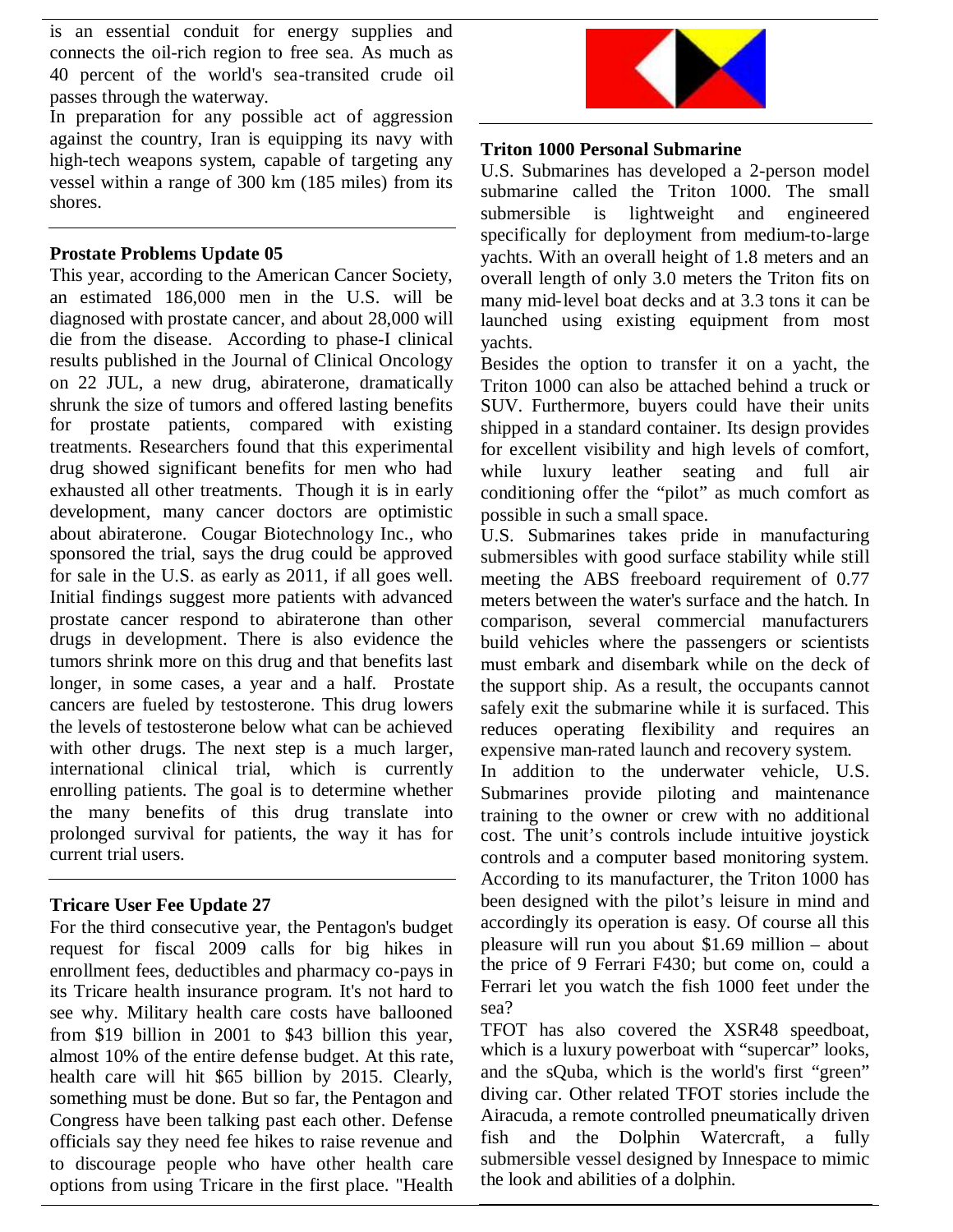care costs are eating us alive" Defense Secretary Robert Gates told House lawmakers 6 FEB. "We really need to work with the Congress." To date, however, Congress hasn't said much more than no to fee hikes. That's like ignoring your credit card bill and hoping your bank won't notice. Congress has sat by for more than a decade, ever cognizant of soaring health care costs, but not once raising Tricare fees, which haven't changed since the program's inception in 1995. Not even to adjust for inflation.

The Pentagon's plan will be based largely on a recent task force report that calls for beneficiary costs to double, triple and, in some cases, quadruple. The argument is that unless costs rise significantly, the military will be left to care forever more people, because those with other options will have no incentive to look elsewhere for health care. But that position is undermined by the task force's preoccupation with appearances. Bizarrely, one of the main concerns expressed in its report is a desire to avoid making the military health care system seem too generous when viewed by American taxpayers. Meanwhile, the proposed fee hikes make it look as if health care officials set out deliberately to change that perception. For example, the Pentagon task force proposes to increase retail pharmacy co-pays by as much as fivefold. The aim is to push people to use on-base pharmacies or the Tricare Mail Order Pharmacy, which are less costly for the Defense Department. But filling a prescription on base can be far from convenient for those on remote duty or living far from the main gate. And mail order is suitable only for long-term maintenance drugs. Consider, then, the impact of such a change on the spouse of a junior soldier whose kids all get sick at the same time and need antibiotics immediately. Fees would also rise for retirees. The bulk of the increases would fall on retirees under age 65, many of whom have access to other health insurance through privatesector employers.

Deplorably, the Pentagon hopes to discourage these retirees from using a benefit they earned over the course of 20 or more years in uniform by making it financially unattractive. That's tantamount to revoking the benefit entirely. The third piece of the task force plan is a proposed \$120 annual enrollment fee for retirees over age 65. Even the task force admits this idea runs counter to the intent of Congress when it created Tricare for Life in 2001.Together, the Pentagon hopes, these fee hikes will generate \$700 million in revenue in fiscal 2009, plus \$500 million in savings associated with reduced usage of Tricare benefits. So if lawmakers reject the proposal as they've done twice before, they'll have to find \$1.2 billion to make up the difference in next year's

# **Bell Tolling Ceremony**

There will be a Bell Tolling ceremony at the Cold War Memorial in Mt. Pleasant, September 20, at 1100.

Charleston Base is conducting this memorial service for the USS Henry Clay reunion. All hands are invited and encouraged to attend.

Uniform is khaki pants, blue shirt, vest and ball caps. If you don't have a vest you are still encouraged to attend.

Our member, Howard Anderson, is donating \$300 to our scholarship fund for us to hold this ceremony. Take the time to thank Andy!

# **South Carolina Vet Cemetery Update 01**

The Department of Veterans Affairs (VA) has named the national cemetery to be built near Columbia SC as the Fort Jackson National Cemetery. VA also awarded a \$2.53 million construction contract for the initial phase of development to International Public Works, LLC, of North Charleston. The new 585-acre cemetery will be located in Richland County just east of the city of Columbia and south of Interstate Highway 20 on property donated by the Fort Jackson Army post. VA expects construction of a 15-acre area to begin this summer and burials to begin there later this year. The cemetery staff will work initially from a temporary office, committal service shelter and equipment facility building until construction is completed. That area will include 1,400 full-casket gravesites and 1,100 in-ground cremation burial sites. When the cemetery's 50-acre first phase of development is finished, it will contain 5,000 fullcasket gravesites, including 4,200 pre-placed crypts and approximately 2,000 columbarium niches. It will provide burials for more than 170,000 veterans and their families who live in central South Carolina.

The cemetery will include an administration/public information center, public restrooms, a maintenance building and two committal service Other infrastructure will include roadways, landscaping, utilities and irrigation. Veterans with a discharge issued under conditions other than dishonorable, their spouses and dependent children are eligible for burial in a national cemetery. Other burial benefits for eligible veterans include a burial flag, a Presidential Memorial Certificate and a government headstone or marker - even if they are not buried in a national cemetery. VA burial benefits information can be obtained from national cemetery offices, a VA Web site on the Internet at http://www.cem.va.gov, or by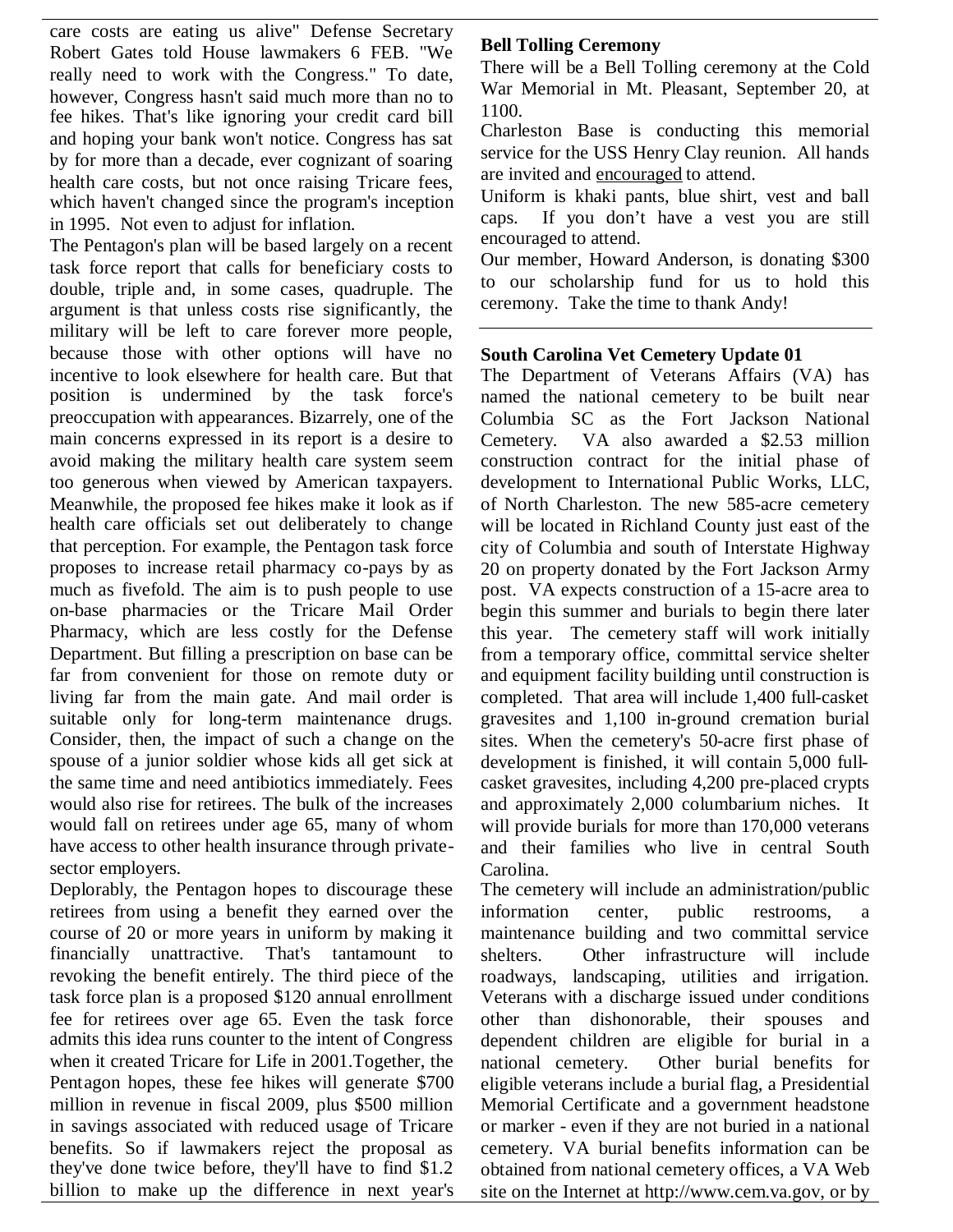budget. The Pentagon's plan is unacceptable. But it is, at least, only the first salvo in this year's debate. Now it's up to Congress to answer with a plan of its own.



Two retired Torpedomen in Charleston were sitting down for a break in their soon-to-be new store, *"Torpedoes-R-Us"*. As yet, the store wasn't ready, with only a few shelves set up; waiting for the gilley shipment to arrive.

One said to the other, "I bet any minute now some idiot sailor is going to walk by, put his face to the window, and ask what we're selling."

No sooner were the words out of his mouth when, sure enough, a crusty old retired NavET walked to the window, had a peek, and in a thick salty accent asked, "What the  $\#^*/@$  are you sellin' in here?" One of the Torpedomen replied sarcastically, "We're selling assholes."

Without skipping a beat, the old NavET said, "You're doin' well then... only two left!"

#### **In The Beginning…**

In the beginning was the word and the word was God and all else was darkness and void without form. So God created the heavens and the earth. He created the sun and the moon and the stars so that the light might pierce the darkness. And the earth God divided between the land and the sea and these He filled with many assorted creatures.

And the dark smelly creatures that inhabited the land, God called ARMY and dressed them accordingly like trees and bushes. And the flighty creatures of the air, He called AIR FORCE and these he clothed in uniforms of light blue to match the sky, and the creatures who sailed on the surface of the sea, God called SKIMMERS. Then, with a twinkle in His eye and a sense of humor that only He could have, God gave them big gray targets to sail on. He gave them many splendid uniforms to wear. He gave them many wonderful and exotic places to visit. He gave them pen and paper so they could write home every week. He gave them afternoons off, movies and ice cream makers and he gave them a laundry to keep their splendid uniforms clean. When you are God, you tend to get carried away.

And on the 7th day, God rested. On the 8th day at 0700, God looked down on the earth and He was not happy. So He thought about His labors and in His infinite wisdom, God created a "divine creature" which he called a **SUBMARINER** 

And the SUBMARINERS that he created in His own Image were to be of the deep, and to them He gave the Dolphin insignia. He gave them black messengers of death to roam the depths of the seas, waging war against the forces of Satan and evil! He gave them submarine pay so they might entertain the ladies on Saturday nights, and

calling VA regional offices at (800) 827-1000. For information about the Fort Jackson National Cemetery, call the cemetery staff at (866) 577- 5248. To make burial arrangements, call the national scheduling office at (800) 535-1117.

## **Will Update 01**

When you die state law will determine what happens to your property if you do not make a will or use some other legal method to transfer your property. Generally, it will go to your spouse and children or, if you have neither, to your other closest relatives. If no relatives can be found to inherit your property, it will go to the state. In addition, in the absence of a will, a court will determine who will care for your young children and their property if the other parent is unavailable or unfit to do so. If you are part of an unmarried same-sex couple, your surviving partner will not inherit anything unless you live in one of the few states that allow registered domestic partners to inherit like spouses: California, Connecticut, Maine, New Jersey, and Vermont. Any adult of sound mind is entitled to make a will. Beyond that, there are just a few technical requirements a will must fulfill:

\* The will must be signed by at least two witnesses. The witnesses must watch you sign the will, though they don't need to read it. Your witnesses, in most states, must be people who won't inherit anything under the will. (If your state allows "holographic" wills, you don't need witnesses.)

\* You must date and sign the will.

You do not have to have your will notarized. In many states, though, if you and your witnesses sign an affidavit (sworn statement) before a notary public, you can help simplify the court procedures required to prove the validity of the will after you die. You do not have to record or file your will with any government agency, although it can be recorded or filed in a few states. Just keep your will in a safe, accessible place and be sure the person in charge of winding up your affairs (your executor) knows where it is. A lawyer does not have to write a will, and most people do not need a lawyer's help to make a basic will -- one that leaves a home, investments, and personal items to your loved ones, and, if you have young children, that names a guardian to take care of them. Creating a basic will rarely involves complicated legal rules, and most people can create their own will with the aid of a good software program or book. But if you have questions that aren't answered by the resource you're relying on, or your situation is unusual, it may be worth it to see a good lawyer